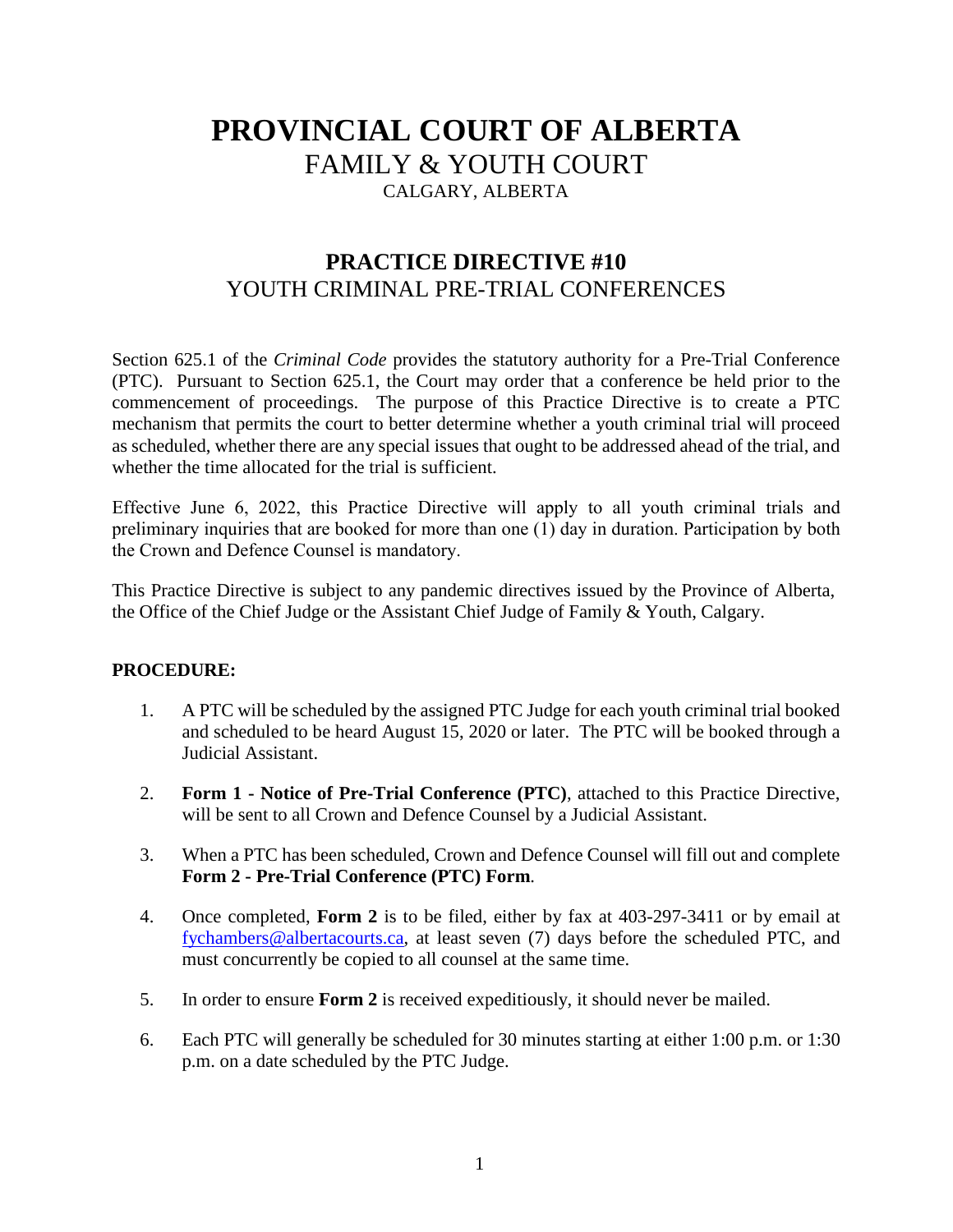- 7. Should either Crown or Defence Counsel have difficulty with the assigned date and/or time, they are to contact the Judicial Assistant who provided them with the Notice of Pre-Trial Conference and advise of alternate dates and/or times, with a copy to all other counsel. However, the PTC Judge will have the final decision as to scheduling if the date and/or time conflict cannot be resolved.
- 8. Each PTC will occur by phone unless the PTC Judge directs that Crown and Defence Counsel attend court, or if either Crown or Defence Counsel request the matter be heard in court.
- 9. The assigned Crown and Defence Counsel must attend the PTC unless excused in advance by the PTC Judge. In such a case, the alternate counsel must be fully informed and able to make decisions binding on the assigned counsel.
- 10. All counsel participating in the PTC are expected to know the file before the PTC in order to make efficient use of everyone's time, and in order to achieve the purpose set forth in this Practice Directive.
- 11. The youth shall not participate in the PTC.
- 12. The same assigned PTC Judge will hear any subsequent PTCs that may be directed on the file.
- 13. Upon completion of the PTC the PTC Judge will file **Form 3 - Pre-Trial Conference (PTC) Judge's Report** on the Court file. Form 3 will be provided to Crown and Defence Counsel and the assigned Trial Judge unless otherwise directed.
- 14. The PTC Judge will be disqualified from the criminal trial. However, if the Crown and Defence Counsel agree to settle the matter, the plea arrangement may be booked in front of the PTC Judge. The youth will be expected to attend court in person for sentencing.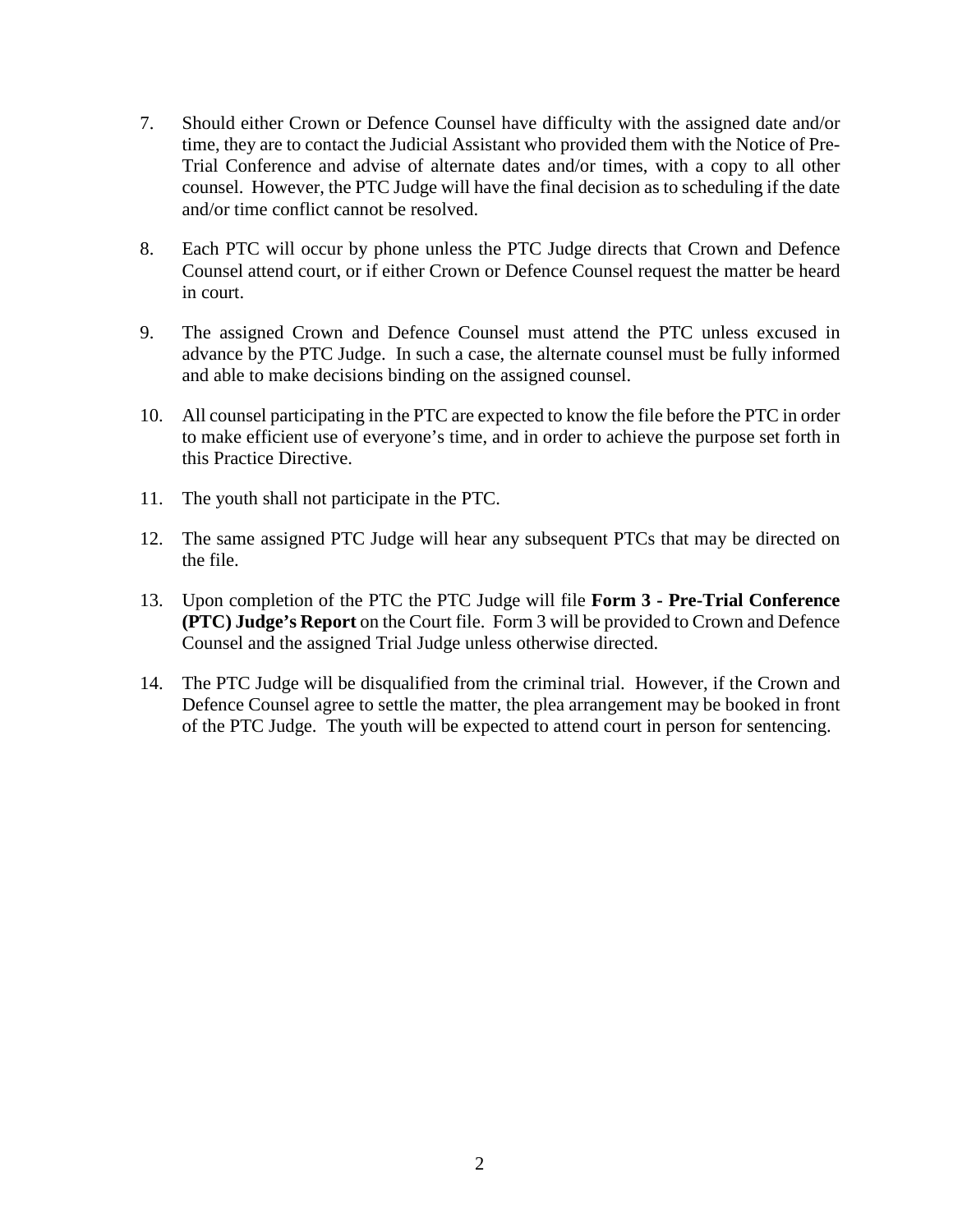# **NOTICE OF PRE-TRIAL CONFERENCE (PTC)**

**(TO BE COMPLETED BY JUDICIAL ASSISTANT) FORM 1** 

| <b>PTC Judge:</b>                                                                                                                          | <b>PTC Date:</b>                                                                                                     | <b>PTC Time:</b>                                                                                                                                     |
|--------------------------------------------------------------------------------------------------------------------------------------------|----------------------------------------------------------------------------------------------------------------------|------------------------------------------------------------------------------------------------------------------------------------------------------|
| Docket No(s):                                                                                                                              | <u> 1989 - Johann John Stein, markin sanadi a shekara ta 1989 - An tsara tsara tsara tsara tsara tsara tsara tsa</u> | Form 1 Filed:                                                                                                                                        |
| <b>Accused 1:</b><br><u> 1980 - Jan Barbara Barbara, manazarta bashkar a shekara 1980 - André a Santa Barbara a shekara 1980 - André a</u> | Defence 1:                                                                                                           | Not Yet<br>$\Box$ Yes<br><u> 1980 - Jan Samuel Barbara, politik eta politik eta politik eta politik eta politik eta politik eta politik e</u>        |
| <b>Accused 2:</b><br><u> 1989 - Andrea Station Barbara, politik eta provincia eta provincia eta provincia eta provincia eta provincia</u>  | Defence 2:                                                                                                           | $\Box$ Not Yet<br>$\Box$ Yes<br><u> 1989 - Johann Barnett, fransk politik (</u>                                                                      |
| Accused 3: <u>____________________________</u>                                                                                             | Defence 3:                                                                                                           | $\Box$ Not Yet<br>$\Box$ Yes<br><u> 1980 - Jan Stein Stein Stein Stein Stein Stein Stein Stein Stein Stein Stein Stein Stein Stein Stein Stein S</u> |
| <b>Crown Counsel:</b>                                                                                                                      | <u> 1980 - Andrea Andrew Maria (h. 1980).</u>                                                                        | $\Box$ Not Yet<br>$\Box$ Yes                                                                                                                         |
|                                                                                                                                            |                                                                                                                      |                                                                                                                                                      |
|                                                                                                                                            | The following space is provided for the assigned PTC Judge or Court Administration to                                |                                                                                                                                                      |

**make notes for the file or to indicate any special instruction for Counsel:** 

**Booked by:**

(Judicial Assistant) (Date)

11:00 AM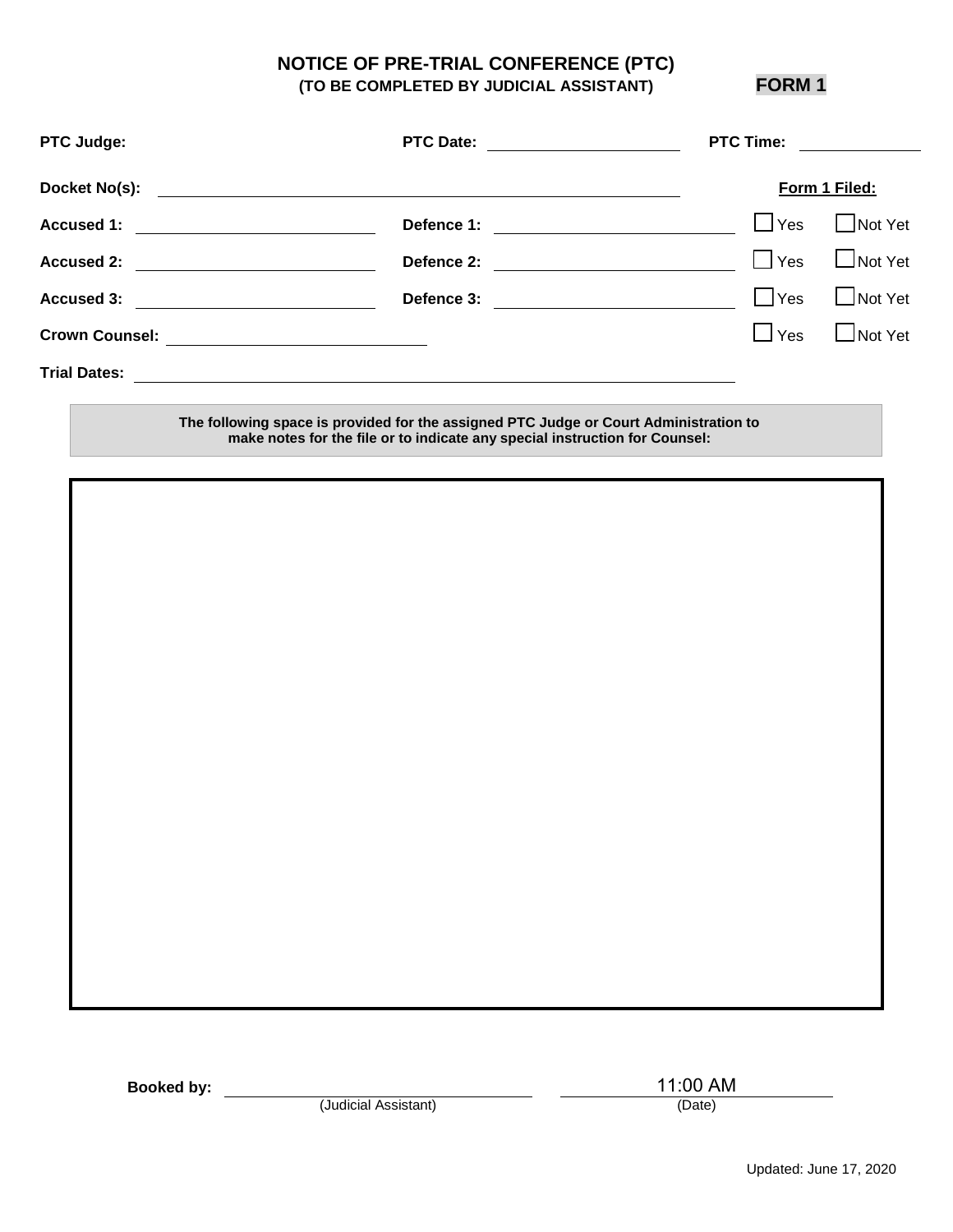### **PRE-TRIAL CONFERENCE (PTC) FORM (TO BE COMPLETED BY COUNSEL) FORM 2**

Please print and fax form to **(403) 297-3411** OR email to **fychambers@albertacourts.ca**

|                                                                                                                                            | <b>PTC Date:</b><br><u> 1980 - Jan Stein Harry Harry Harry Harry Harry Harry Harry Harry Harry Harry Harry Harry Harry Harry</u><br><b>Scheduled Trial Date(s):</b> |  |
|--------------------------------------------------------------------------------------------------------------------------------------------|---------------------------------------------------------------------------------------------------------------------------------------------------------------------|--|
|                                                                                                                                            |                                                                                                                                                                     |  |
| <b>Accused 2:</b>                                                                                                                          | $\Box$ Crown<br>Defence<br><b>Counsel Filing:</b>                                                                                                                   |  |
| <b>Accused 3:</b><br><u> 1980 - Johann Barbara, martin amerikan basar dan basar dan basar dalam basar dalam basar dalam basar dalam ba</u> | Phone Number: <u>__________________________</u>                                                                                                                     |  |
|                                                                                                                                            | Email:<br><u> 1989 - Johann Stoff, deutscher Stoffen und der Stoffen und der Stoffen und der Stoffen und der Stoffen und der</u>                                    |  |
| <b>CROWN: Provide outline</b><br>and # of witnesses.                                                                                       |                                                                                                                                                                     |  |
| <b>DEFENCE: Detail any</b><br>concerns with the time<br>allotted.                                                                          |                                                                                                                                                                     |  |
| There are outstanding issues with disclosure                                                                                               | Please check all of the following that apply to assist the assigned PTC Judge.<br>Pre-trial motions                                                                 |  |
| There may be contentious evidentiary based issues during                                                                                   | Issues exist which might impede the matter commencing or                                                                                                            |  |
| trial                                                                                                                                      | completing as scheduled                                                                                                                                             |  |
| Crown admissions                                                                                                                           | Section 146 YCJA Notice has or may be filed                                                                                                                         |  |
| Crown is tendering statements as evidence                                                                                                  | A Charter Notice has or may be filed                                                                                                                                |  |
| Interpreter required:                                                                                                                      | Voir dires are anticipated:                                                                                                                                         |  |
|                                                                                                                                            | Nature of voir dires:                                                                                                                                               |  |
|                                                                                                                                            |                                                                                                                                                                     |  |
| The accused is an Aboriginal, as contemplated by s 718.2(e)<br>of the Criminal Code                                                        | Early case resolution has not yet been fully canvassed                                                                                                              |  |
| If convicted, the Defence intends to call / introduce Gladue<br>evidence in the sentencing process                                         | Application for Witness Video Attendance                                                                                                                            |  |
| Allotted time assumes admissions which are not yet in<br>writing                                                                           | Support person and / or dog                                                                                                                                         |  |
| There will be child witness(es)                                                                                                            | There will be expert witness(es)                                                                                                                                    |  |
| <b>Specialized Courtroom Requirement:</b>                                                                                                  | <b>Adult Hearing Notice</b>                                                                                                                                         |  |
|                                                                                                                                            | I understand that a PTC may be deferred by the assigned PTC Judge. If the PTC is deferred, I agree to schedule a further                                            |  |

PTC before the date set for commencement of the proceeding, unless provided other instructions by the assigned PTC Judge.

11:00 AM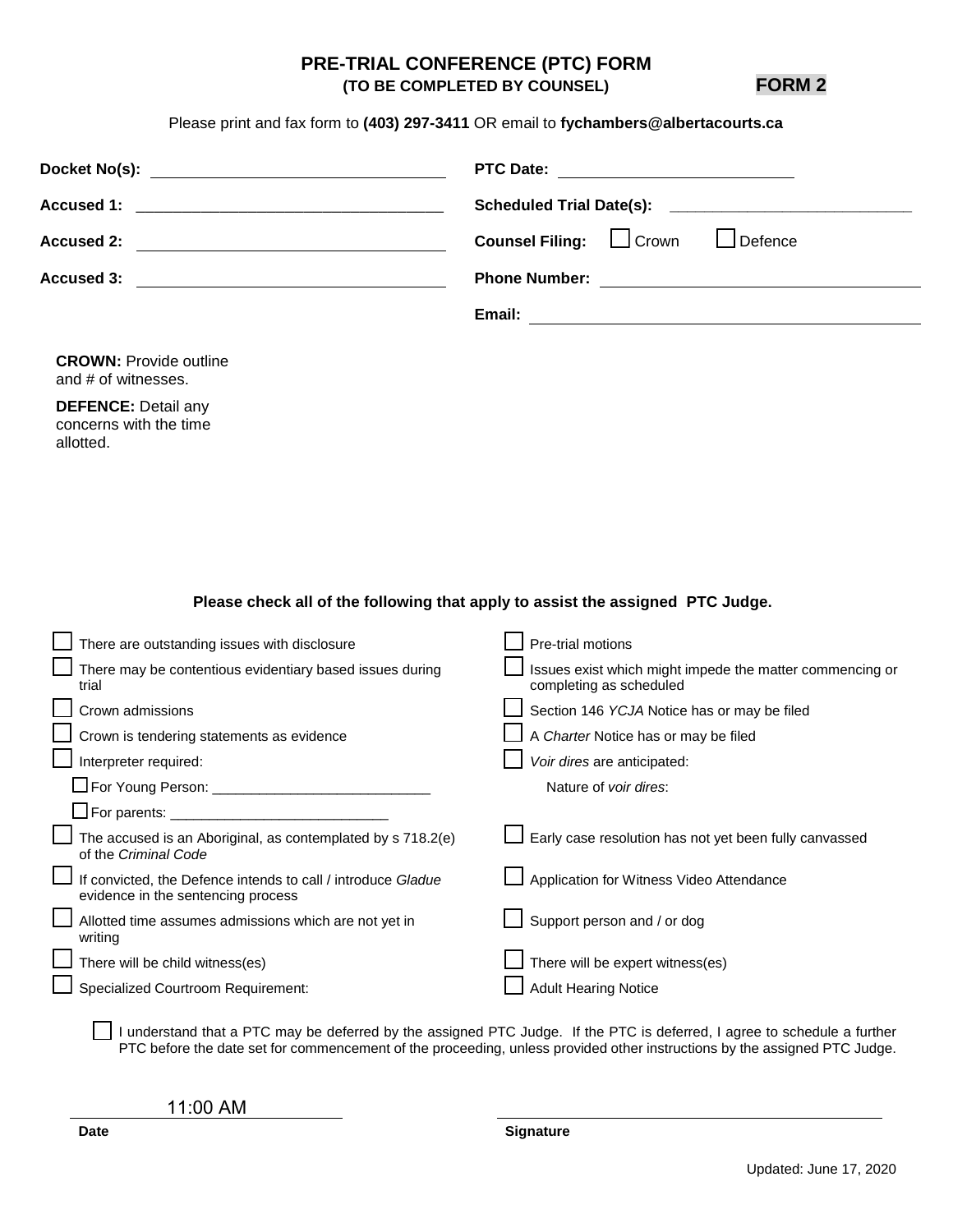### **PRE-TRIAL CONFERENCE (PTC) JUDGE'S REPORT (TO BE COMPLETED BY PTC JUDGE) FORM 3**

**PTC Judge: PTC Date: PTC Time: Docket No(s): Accused 1: Defence 1: Accused 2: Defence 2: Accused 3: Defence 3: Crown Counsel: Trial Dates: This form is intended to be a record of directions made by the assigned PTC Judge. It is part of the file and will be provided to Counsel and the Trial Judge unless otherwise directed. Direction Regarding this PTC:**  Next PTC date shall be scheduled prior to: \_\_\_\_\_\_\_\_\_\_\_\_\_\_\_\_\_\_\_\_\_\_\_\_\_\_\_\_\_\_\_\_\_\_\_\_\_\_\_\_\_\_\_\_\_ No Further PTC required PTC will be deferred **The following information is relied upon by the Trial Coordinator to confirm / validate trial bookings and courtroom requirements. Please check off the boxes which apply and provide further explanation in the notes. POSSIBLE ISSUES / SPECIAL REQUIREMENTS** (please provide details under NOTES): Interpreter is required: For Young Person: \_\_\_\_\_\_\_\_\_\_\_\_\_\_\_\_\_\_\_\_\_\_\_\_\_\_  $\square$  For parents: Child Witness Room is required Child Friendly Courtroom is required High Security Courtroom is required Specialized courtroom aids - technical, etc. (elaborate in notes) Expert Witnesses:  $\Box$  Crown  $\Box$  Defence  $\perp$  Allotted Time  $\Box$  Keep allotted time Increase time by \_\_\_\_\_\_\_\_\_\_\_\_\_\_\_\_\_\_\_\_\_\_  $\Box$  Decrease time by  $\_$ Any other issue(s) which might affect the matter starting or completing as scheduled (elaborate in notes)  $\Box$  Resolution  $\Box$  YES - release trial dates  $\Box$  NO - keep trial dates **NOTES**